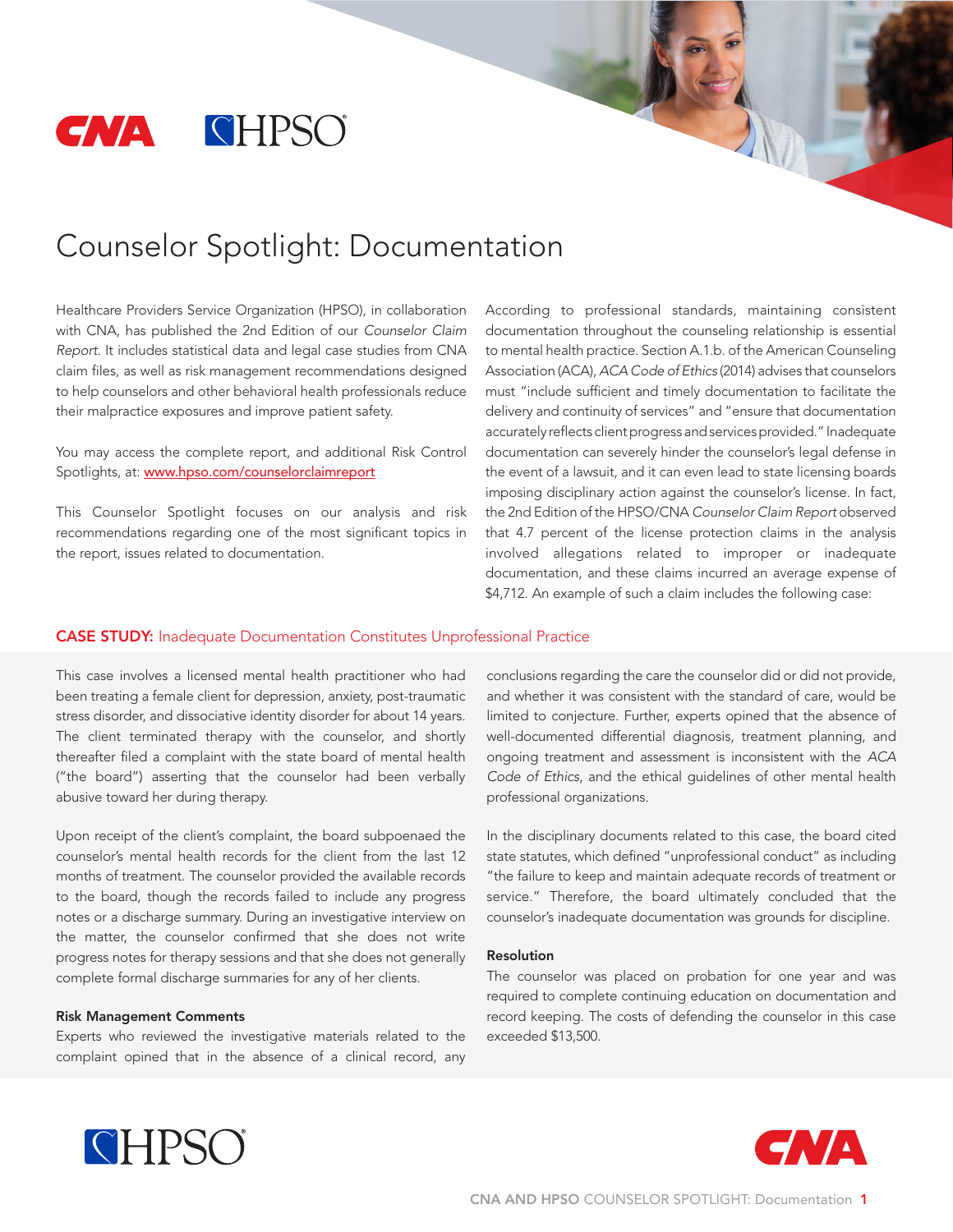# Risk Management Recommendations: Documentation and Record Retention

The following risk control recommendations are designed to help counselors create, safeguard, and maintain documentation necessary for the rendering of professional services.

### **Documentation**

Proper documentation is a key element in avoiding adverse legal action and licensing board complaints. In fact, in a lawsuit or licensing board investigation, your documentation distinguishes your word from the client's, and may be the sole item of evidence. The following measures can serve to lessen these exposures:

- 1. *Provide accurate, complete and current documentation,* to enhance continuity of client treatment by another authorized counselor or healthcare provider. Documentation should support the treatment plan and satisfy board regulatory and thirdparty billing requirements.
- 2. *If a documentation error occurs, the clinical record must be amended contemporaneously, accurately noting the amendment or correction as such.* Do not alter entries once legal or regulatory action is initiated.
- 3. *Know and comply with documentation requirements in accordance with state-specific practice acts, laws, and regulations* (for example, Department of Health and/or Department of Mental Health, Child and Family Services, Department of Transportation, workers compensation, etc.), as well as prevailing standards of care and the policies of licensing bodies and employers or group practices. When more than one requirement applies, adhere to the most stringent policy.
- 4. *At the time of any assessment or evaluation of a client, include the date and time of the assessment, the specific findings and the length of time such findings are valid.* For example, when assessing potential adoptive or foster parents, include both the approval and expiration date, to ensure timely reassessment, if necessary.
- 5. *As a complete and accurate clinical record presents the strongest defense against any legal or licensing board action, document the following information, at a minimum:* 
	- The clinical decision-making process, as well as the client's diagnosis, service plan, response to treatment, results of diagnostic testing and/or

consultation findings, and assessments of the client's risk of being a danger to self or others. Document client education regarding the client's treatment agreement, and education regarding policies and procedures.

- Session notes, including review and revision of problems and/or treatment plan, the client's response and any change in diagnosis.
- Telephone encounters (including after-hours calls), documenting the name of the person contacted, advice provided, and actions taken.
- Dated and signed receipts of test results, referrals, and consultations, including a description of subsequent actions taken.
- Referrals for medical assessment and/or for the prescribing and monitoring of psychoactive medications.
- Educational materials, resources, or references provided to the client.
- The client's informed consent for proposed treatment and testing.
- Signs of non-adherence to the agreed-upon treatment plan, including missed appointments, refusal to provide information, and rejection of treatment recommendations. Document all efforts to follow up with the client and efforts to educate the client about the risks of non-cooperation or nonparticipation with the agreed-upon treatment.
- Discussions of privacy, confidentiality of personal information and possible exceptions to those protections.

 Documentation should be complete, objective and contemporaneous to support the treatment plan and satisfy board regulatory and third-party billing requirements.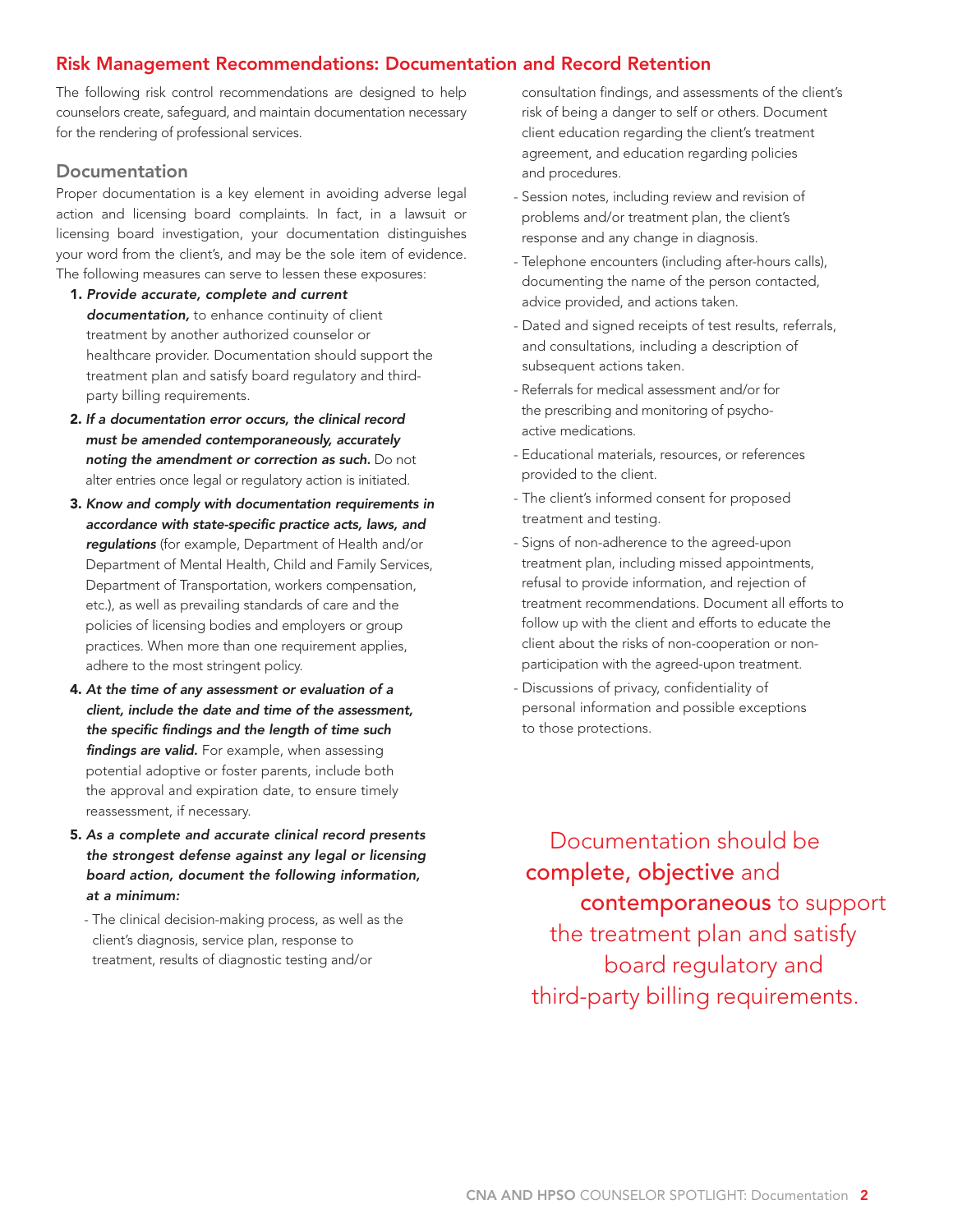- Signed and dated consent forms for release of information, if necessary, to client-authorized parties, child welfare organizations in the case of suspected child abuse, law enforcement personnel if the client is deemed to be a risk to self or others, and a court of law in response to an official court order or subpoena.
- Counseling of noncompliant clients and/or responsible parties regarding the risks resulting from their failure to adhere to medication and treatment regimens.

### Record Retention

According to Section B.6.h of the *ACA Code of Ethics* (2014), a primary professional responsibility of the counselor includes providing reasonable access to records, and to store client records to ensure reasonable access following client termination. Client treatment records are also essential to defending a malpractice lawsuit, ethics complaint or licensure board complaint. Therefore, when implementing a records retention policy, counselors should consider the following risk control recommendations:

1. *Retain counseling records for at least the minimum time established by state and federal laws, licensure laws and policies, and third-party contracts, whichever guideline is most stringent.* Contact the licensure board in the state(s) where you practice for record retention guidelines.

- 2. *If there is no set minimum record retention period in the state(s) where you practice:*
	- Consider retaining records for a minimum of seven years for adult clients.
	- For clients receiving Medicaid or other forms of federal assistance, retain their records for at least 10 years, since federal "false claims" actions can be brought against a healthcare provider for up to 10 years.
	- For child/adolescent clients, retain records until the time they reach the age of majority plus three years (or the applicable length of time that pertains to the statute of limitations where you practice).
- 3. *Apply discretion and deliberation before destroying records that may be required by a court of law or licensing board,* such as notes that pertain to child abuse, elder abuse, suicide, sexual harassment or assault, or other forms of violence.
- 4. *Counselors have a responsibility to plan for their incapacitation or retirement* by identifying a colleague or records custodian who can manage the transfer of their clients and the dissemination of records. See Section C.2.h. of the ACA Code of Ethics for more information.

Proper documentation is a key element in avoiding adverse legal action and licensing board complaints. A complete and accurate clinical record presents the strongest defense against any legal or licensing board action.

## COUNSELOR SPOTLIGHT

For more risk control resources and top findings from the 2nd Edition of the *Counselor Liability Claim Report*, please review additional Counselor Spotlights on the following topics:

- [Informed Consent](http://www.hpso.com/counselorclaimreport_informedconsent)
- [Identifying Your Client](http://www.hpso.com/counselorclaimreport_client)
- [Reporting to Third Parties](http://www.hpso.com/counselorclaimreport_thirdparties)
- [Boundaries](http://www.hpso.com/counselorclaimreport_boundaries)
- **[Supervision](http://www.hpso.com/counselorclaimreport_supervision)**
- [Release of Records](http://www.hpso.com/counselorclaimreport_records)
- [Telebehavioral Health](http://www.hpso.com/counselorclaimreport_telebehavioralhealth)
- [Preparing for a Deposition](http://www.hpso.com/counselorclaimreport_preparedepo)
- [What to Do if you Receive a Subpoena](http://www.hpso.com/counselorclaimreport_subpoena)

Visit [www.hpso.com/counselorclaimreport](http://www.hpso.com/counselorclaimreport)

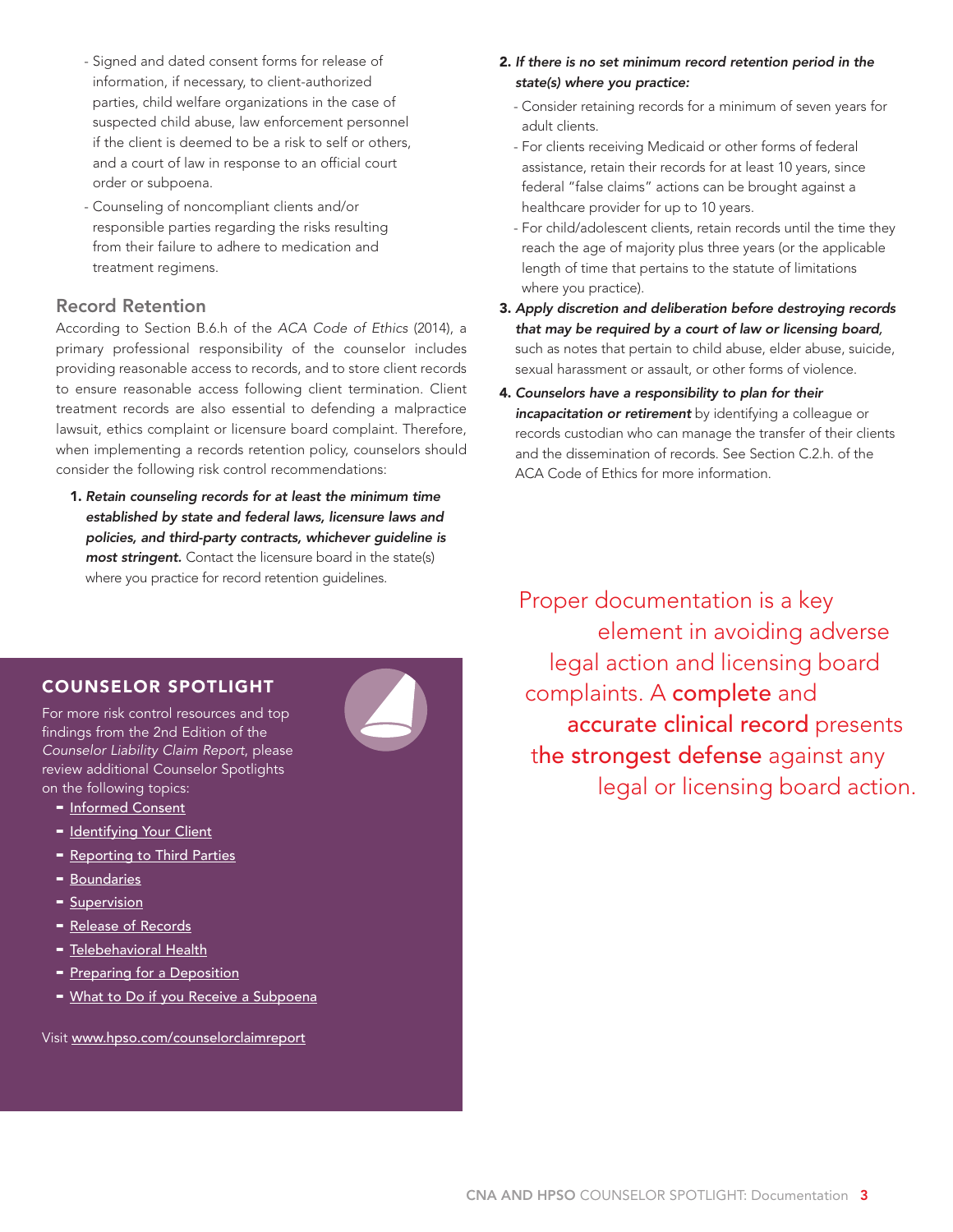# Self-assessment Checklist: Documentation and Clinical Records

This checklist is designed to assist counselors in evaluating risk control exposures associated with their current practice. For additional risk control tools or to download the *Counselor Liability Claim Report 2nd Edition*, visit Healthcare Providers Service Organization www.hpso.com or CNA Healthcare www.cna.com.

| Self-assessment Topic                                                                                                                                                                                                                                                                               | Yes/No | <b>Comments/Action Plans</b> |
|-----------------------------------------------------------------------------------------------------------------------------------------------------------------------------------------------------------------------------------------------------------------------------------------------------|--------|------------------------------|
| Documentation                                                                                                                                                                                                                                                                                       |        |                              |
| I document observations at the beginning of each session, including<br>restating the purpose of the counseling, the client's mood and attitude,<br>and their actions and body language.                                                                                                             |        |                              |
| Using the information obtained from past sessions, I outline the<br>components of each counseling session, including main points of<br>discussion and possible comments or questions to help organize<br>the session and help the client progress. I document the client's<br>respective responses. |        |                              |
| I document the agreed-upon plan of action for treatment and the<br>client's accomplishments, improvements, personal preferences, problems,<br>and expectations of the counseling sessions.                                                                                                          |        |                              |
| I record the client's response to what I do and say, including quoted<br>statements, tone of voice, and any changes to the initial mood, attitude,<br>actions, gestures, and body language.                                                                                                         |        |                              |
| I record my plan of action in view of the client's response to therapy.<br>If the client exhibits change for the worse - or no progress - I indicate in<br>my notes any appropriate adjustments to the plan of action and follow-<br>up actions.                                                    |        |                              |
| I document any resources provided to the client, any efforts to follow<br>up on referrals, and consultations with the referring professional.                                                                                                                                                       |        |                              |
| If any actions are taken or must be taken after the client exits the<br>session, I make detailed, contemporaneous notes in the client's record<br>while the thoughts are fresh in my memory, and I follow up with the results<br>of the action.                                                     |        |                              |
| If I place notes or amendments to anything in the client's record at a<br>later time, I signify that they are late entries by initialing it, including the<br>date and time, and indicating that the addition is a late entry/amendment.                                                            |        |                              |
| <b>Clinical Records</b>                                                                                                                                                                                                                                                                             |        |                              |

| I retain client clinical records in accordance with relevant state and<br><b>federal law</b> and consult state-specific recommendations issued by<br>professional associations.      |  |
|--------------------------------------------------------------------------------------------------------------------------------------------------------------------------------------|--|
| I perform periodic audits of clinical records to identify departures from<br>documentation standards and determine opportunities for improvement.                                    |  |
| <b>I safeguard client records</b> from loss and/or unauthorized access.                                                                                                              |  |
| When copies of client clinical records are released for legal reasons,<br>I sequester the records to avoid allegations of tampering or making<br>inappropriate late entries.         |  |
| I prepare a plan for the transfer of clients and the dissemination of<br>records to an identified colleague or records custodian in the event of<br>my incapacitation or retirement. |  |

This checklist is designed to assist counselors with evaluating risk control exposures associated with their current practice. It is not intended to represent a comprehensive listing of all actions needed to address the subject matter, but rather is a means of initiating internal discussion and self-examination. Your clinical procedures and risks may be different from those addressed herein, and you may wish to modify the tool to suit your individual practice and patient needs. The information contained herein is not intended to establish any standard of care, serve as professional advice or address the circumstances of any specific entity. These statements do not constitute a risk management directive from CNA. No organization or individual should act upon this information without appropriate professional advice, including advice of legal counsel, given after a thorough examination of the individual situation, encompassing a review of relevant facts, laws and regulations. CNA assumes no responsibility for the consequences of the use or nonuse of this information.